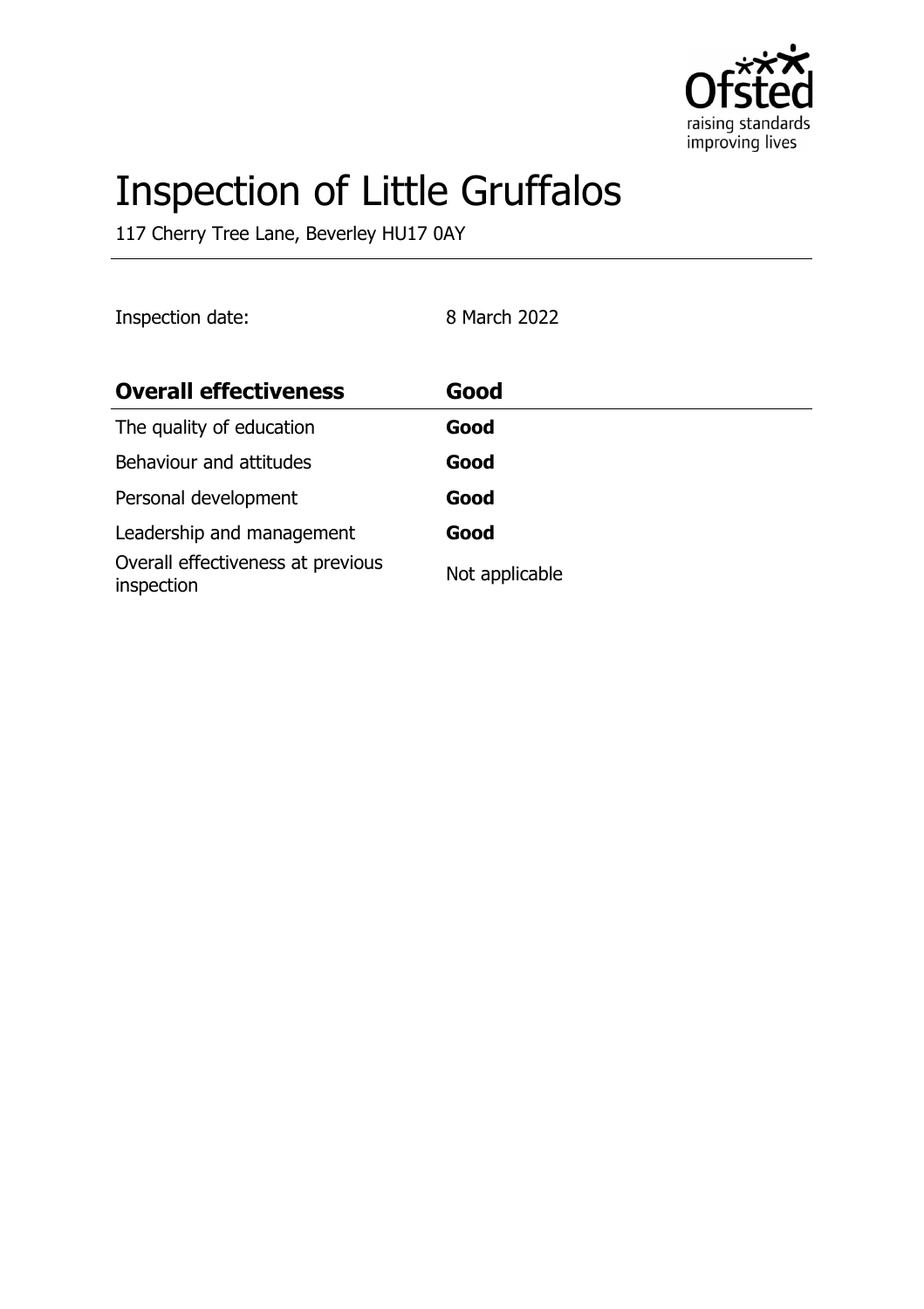

# **What is it like to attend this early years setting?**

## **The provision is good**

Children and parents are greeted warmly by the friendly and caring staff. Children enter the setting happily and quickly settle into the familiar routine. Staff support children through a strong key-worker system. This helps staff to support children's individual needs and ensure their education and care needs are met.

Children are encouraged to explore their feelings and talk about their fears. Staff use activities to channel children's worries and talk about why they may be upset. For example, children make dream catchers and sensory bottles to use and focus discussion. Children behave well. Staff support them to manage their feelings and resolve minor disputes. Children respond well to instructions from staff. They are reminded how to keep themselves safe, both within the environment and outside. Children are reminded to slow down in the setting to avoid accidents and use their 'walking feet'.

Staff understand where children are at in their learning and development. They recognise the impact COVID-19 has had on children's social and emotional development and speech and language development. As a result, staff accurately identify children's next learning steps and implement targeted approaches to achieve children's individual goals.

## **What does the early years setting do well and what does it need to do better?**

- Staff have a good awareness of children's starting points. Regular observations and children's current interests allow staff to plan a curriculum that supports what children need to learn next. All children, including those with special educational needs and/or disabilities, make good progress from their individual starting points.
- Children are supported well to develop a love of books. Storytelling is used to extend children's language as they talk about what words mean and expand their vocabulary. Staff are skilled at capturing children's interest in stories. Older children listen intently as staff bring characters alive. Staff encourage children to make predictions about what will happen next.
- $\blacksquare$  Staff promote mathematical development well through everyday activities. They encourage the children to count the number of children and number of plates and cups needed for snacks. Children begin to recognise numbers as they talk about the dates and months. This enables children to become familiar with numbers in the environment.
- $\blacksquare$  Children's independence is promoted well. They have opportunities to practise putting on their shoes and coats. Independence is encouraged from an early age as children access their own drinks. They take turns with helping with the washing up following snack time and take pride in their 'jobs'. Staff praise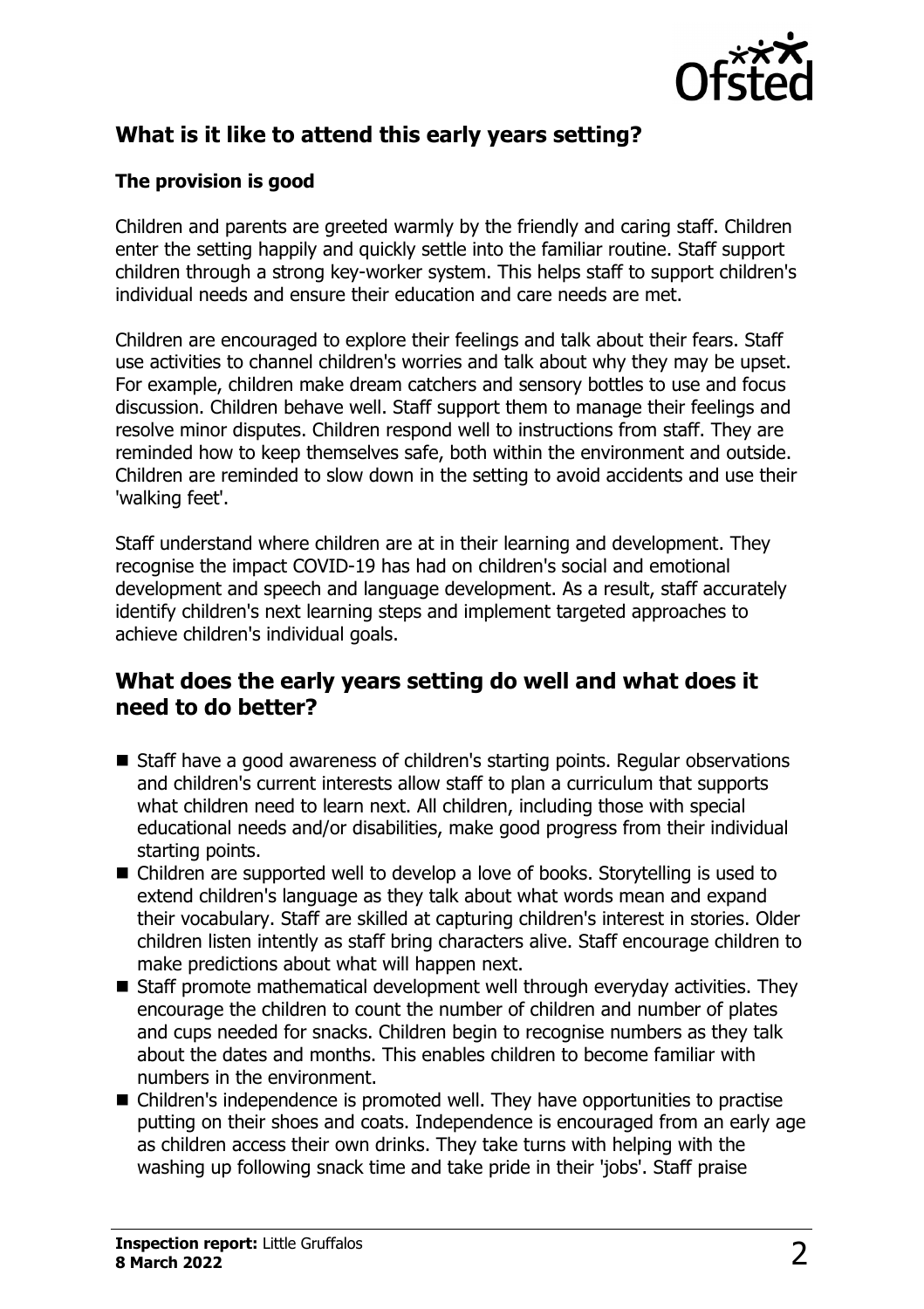

children for their efforts and achievements. This raises their self-esteem.

- $\blacksquare$  Parents spoken with express complete satisfaction with the care and education provided for their children. They acknowledge the staff act as advocates to support their children and acquire additional support when needed. They appreciate the care given to their children and are aware of the key-worker system in place.
- During the COVID-19 pandemic, leaders continued to support parents and children. They implemented the curriculum for those who still attended the setting. They ensured that for those who could not attend, their parents continued to receive information and guidance, to support children's education and welfare at home.
- $\blacksquare$  Staff receive regular supervision from leaders and report they are well supported. Staff contribute to the evaluation of the setting and identify areas to improve. The manager places a high priority on the well-being of staff. As a result, staff feel valued and enjoy working at the setting. Leaders carry out observations of staff teaching practises to identify training needs. However, leaders do not fully support staff to make full use of everyday opportunities to extend children's learning. For example, they do not identify and disseminate good practice between colleagues to take children's education to a higher level.
- $\blacksquare$  Children understand the importance of being active and how movement can contribute to healthy bodies. Staff talk about feeling hearts beat as children jump up and down. However, staff do not fully engage all parents, to make them more aware of how healthy eating and healthy packed lunches contribute to overall good health.

## **Safeguarding**

The arrangements for safeguarding are effective.

Staff and management demonstrate a robust understanding of how to keep children safe and ensure their welfare is paramount. They engage with other agencies to promote children's well-being. Staff are trained to identify the potential signs and symptoms of abuse and neglect, in addition to wider aspects of safeguarding. They carry out risk assessments to ensure the premises are safe and secure. They monitor accidents and identify any risks to be removed or minimised.

## **What does the setting need to do to improve?**

#### **To further improve the quality of the early years provision, the provider should:**

- $\blacksquare$  extend parent's and children's understanding of how healthy eating habits contribute to their overall health
- $\blacksquare$  strengthen ways of developing peer-on-peer observations to enable staff to share good practice.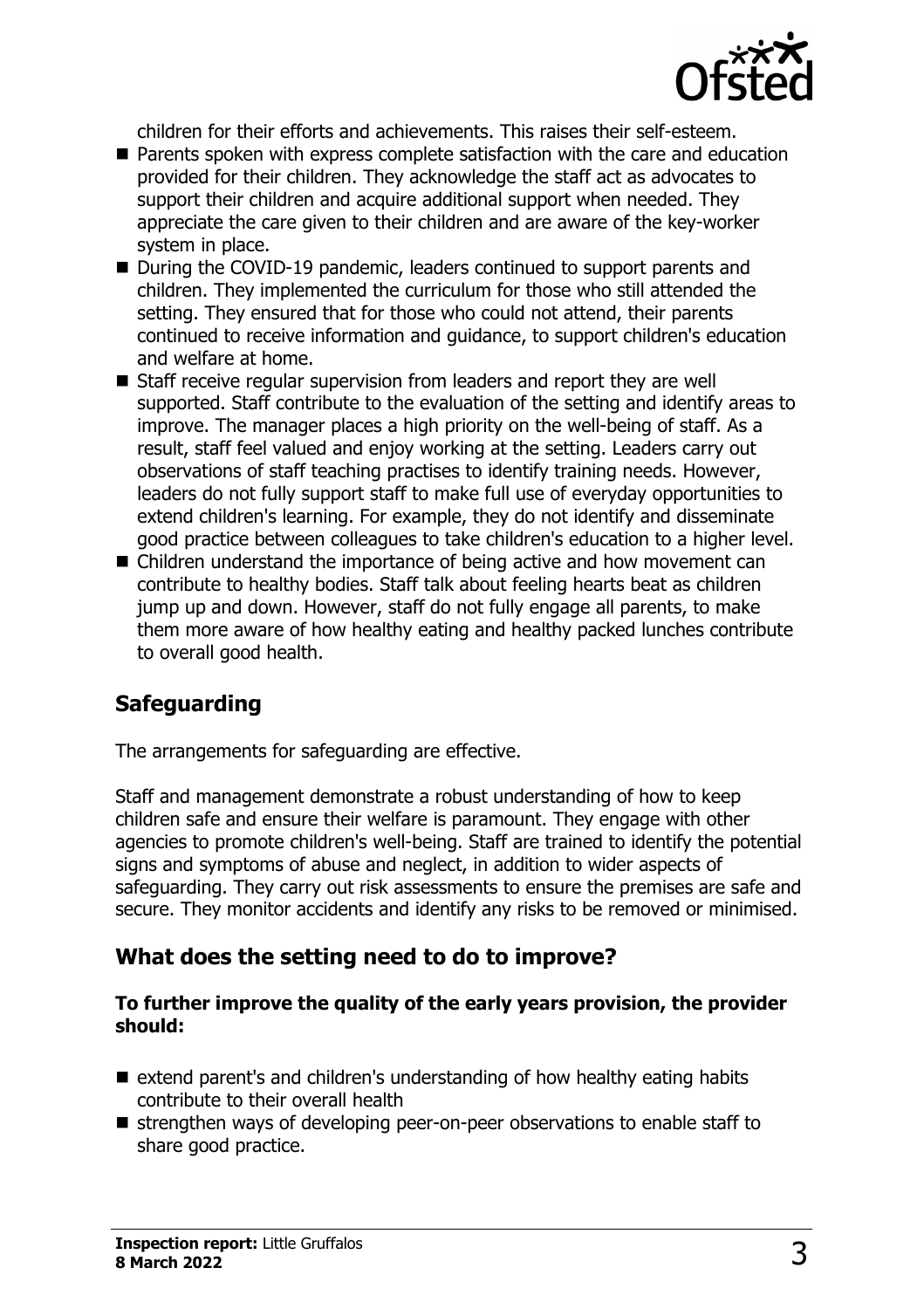

| <b>Setting details</b>                              |                                                                                      |
|-----------------------------------------------------|--------------------------------------------------------------------------------------|
| Unique reference number                             | EY560095                                                                             |
| <b>Local authority</b>                              | East Riding of Yorkshire                                                             |
| <b>Inspection number</b>                            | 10191165                                                                             |
| <b>Type of provision</b>                            | Childcare on non-domestic premises                                                   |
| <b>Registers</b>                                    | Early Years Register, Compulsory Childcare<br>Register, Voluntary Childcare Register |
| Day care type                                       | Full day care                                                                        |
| Age range of children at time of<br>inspection      | $1$ to $12$                                                                          |
| <b>Total number of places</b>                       | 20                                                                                   |
| Number of children on roll                          | 85                                                                                   |
| Name of registered person                           | Beverley Cherry Tree Community Centre CIO                                            |
| <b>Registered person unique</b><br>reference number | RP560094                                                                             |
| <b>Telephone number</b>                             | 01482 865227                                                                         |
| Date of previous inspection                         | Not applicable                                                                       |

## **Information about this early years setting**

Little Gruffalos was registered in the current format in 2018. It was previously registered as Tree Tops Pre-School from 1996. Care is provided for children aged eighteen months to 12 years. Hours of operation are Monday to Friday from 7am until 6pm, these times include wraparound care for school aged children. The provision is open throughout the year apart from one week at Christmas. The centre employs eight members of childcare staff, including the manager. Of these, one member of staff holds early years professional status and seven staff hold appropriate early years qualifications at levels 2 to 6. The provision receives funding for the provision of free early education for two-, three- and four-year-old children.

## **Information about this inspection**

#### **Inspector**

Dawn Woodhouse-Wykes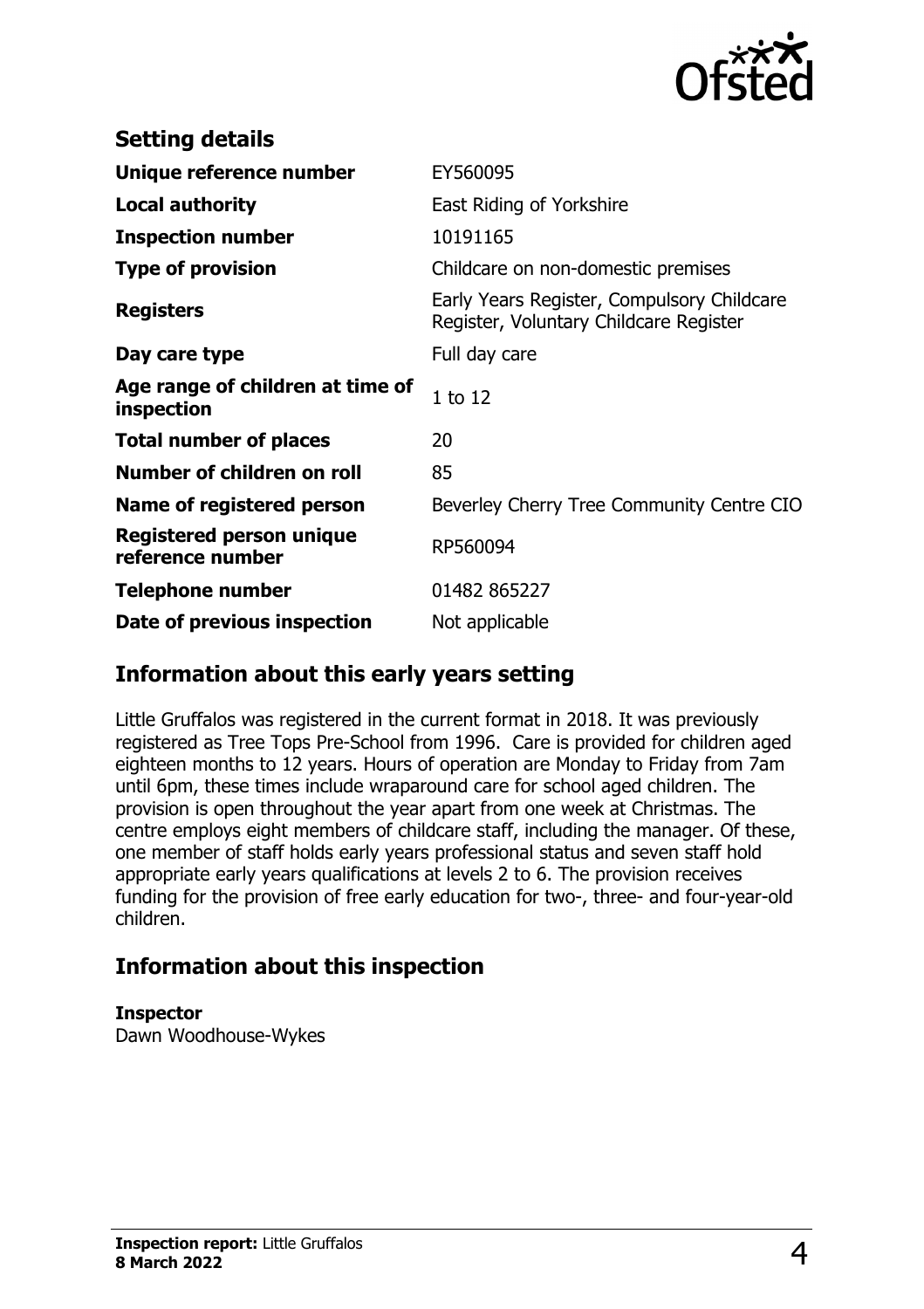

### **Inspection activities**

- $\blacksquare$  This was the first routine inspection the provider received since the COVID-19 pandemic began. The inspector discussed the impact of the pandemic with the provider and has taken that into account in their evaluation of the provider.
- $\blacksquare$  The manager joined the inspector on a learning walk and talked to the inspector about their curriculum and what they want their children to learn.
- $\blacksquare$  Children spoke to the inspector during the inspection.
- $\blacksquare$  Staff spoke to the inspector during the inspection.
- $\blacksquare$  The special educational needs coordinator spoke to the inspector about how they support children with special educational needs and/or disabilities.
- $\blacksquare$  The inspector observed the quality of education being provided, indoors and outdoors, and assessed the impact that this was having on children's learning.
- $\blacksquare$  The inspector carried out joint observations of group activities with the manager.

We carried out this inspection under sections 49 and 50 of the Childcare Act 2006 on the quality and standards of provision that is registered on the Early Years Register. The registered person must ensure that this provision complies with the statutory framework for children's learning, development and care, known as the early years foundation stage.

If you are not happy with the inspection or the report, you can [complain to Ofsted](http://www.gov.uk/complain-ofsted-report).